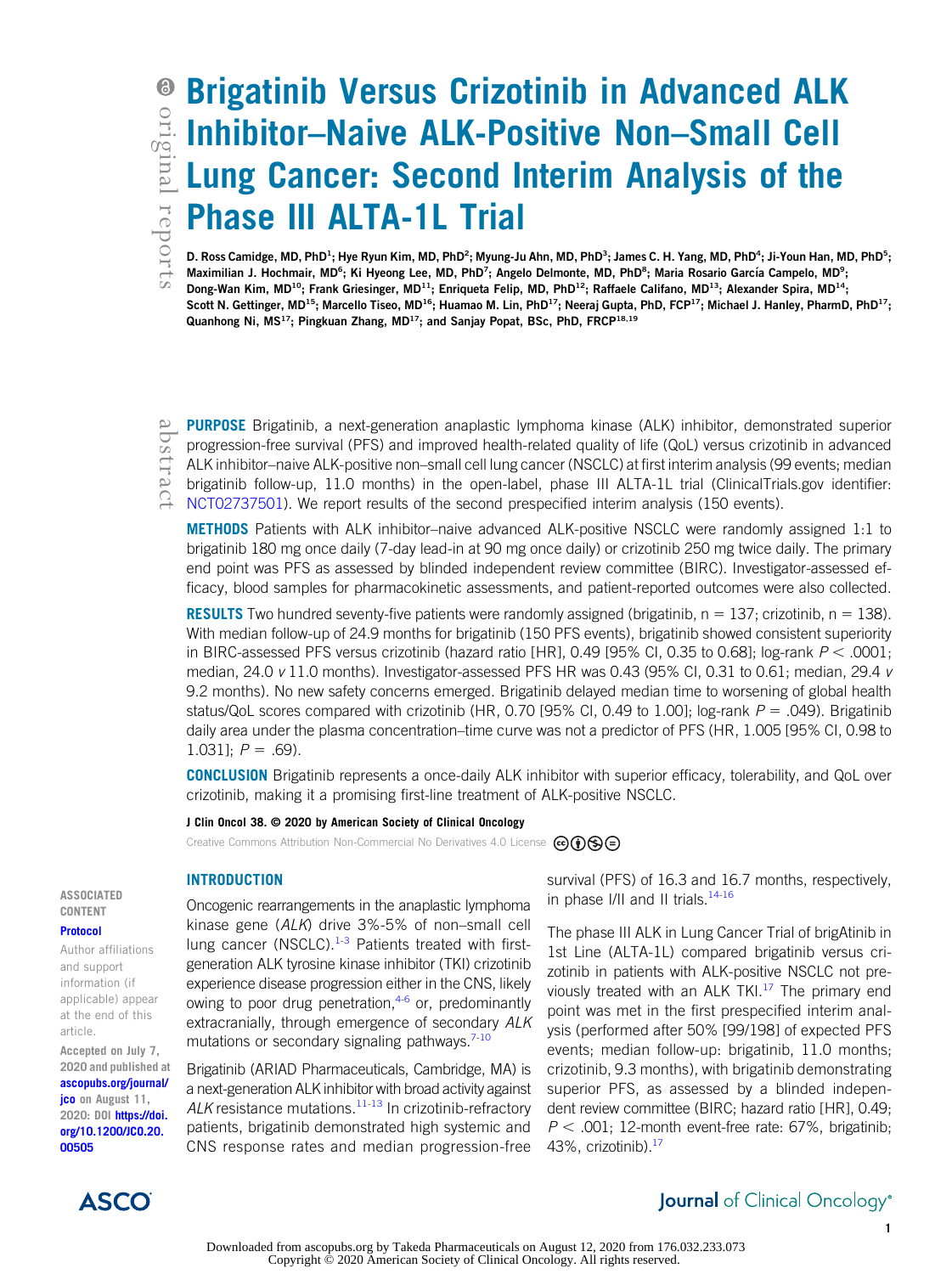# CONTEXT

# Key Objective

This study reports the results of the second interim analysis (150 events) of the phase III ALTA-1L study of first-line treatment with brigatinib versus crizotinib in patients with anaplastic lymphoma kinase–positive (ALK+) non–small cell lung cancer (NSCLC).

#### Knowledge Generated

Brigatinib has superior overall and intracranial efficacy compared with crizotinib in patients with ALK tyrosine kinase inhibitor–naive ALK+ NSCLC. Brigatinib is well tolerated with long-term use, and no new safety concerns were identified.

# Relevance

An additional 14 months of follow-up relative to the first interim analysis better contextualizes the role of brigatinib in the treatment of ALK+ NSCLC compared with other next-generation ALK inhibitors and provides further support for brigatinib as a first-line treatment option for patients with ALK+ NSCLC.

Improved health-related quality of life (HRQoL) outcomes have been reported with ALK inhibitors (eg, crizotinib, alectinib, ceritinib) compared with chemotherapy in firstand second-line settings. $18-21$  $18-21$  However, the only previous head-to-head trial assessing global HRQoL between ALK inhibitors (alectinib v crizotinib in treatment-naive NSCLC) showed no statistically significant differences.<sup>[22](#page-11-13)</sup> In contrast, at the first ALTA-1L interim analysis, patients treated with brigatinib reported greater improvements from baseline in scores for global health status (GHS)/quality of life (QoL), function (e.g., physical, emotional, cognitive), and symptoms (e.g., fatigue, nausea/vomiting, appetite loss, constipation) than those treated with crizotinib ( $P < .05$ ).<sup>[23](#page-11-14)</sup>

This report provides updated efficacy, safety, exposure-PFS relationships, and QoL results from the second ALTA-1L prespecified interim analysis, conducted after 150 (75% of the expected 198) PFS events occurred.

#### **METHODS**

### Study Design and Patients

ALTA-1L is a phase III, open-label, randomized study (ClinicalTrials.gov identifier: [NCT02737501](https://clinicaltrials.gov/ct2/show/NCT02737501)) conducted at 124 centers in 20 countries. Detailed methods have been published.<sup>[17](#page-11-10)</sup> Briefly, enrolled patients were adults with locally advanced/metastatic NSCLC and  $\geq 1$  measurable lesion per RECIST version 1.1 who had not received prior ALK-targeted therapy (Data Supplement). Asymptomatic or stable CNS metastases (defined as neurologically stable, without increasing doses of corticosteroids or anticonvulsant use for 7 days before randomization) were permitted. Patients were stratified by presence/absence of brain metastases and completion of  $\geq 1$  cycle of chemotherapy for locally advanced/metastatic disease (yes/no) and then randomly assigned (1:1) to brigatinib 180 mg once daily (with 7-day lead-in at 90 mg once daily) or crizotinib 250 mg twice daily. Patients continued treatment until progression, intolerable toxicity, or another discontinuation

criterion. Dose-reduction criteria were protocol mandated, as previously described. $17$  Crossover from crizotinib to brigatinib was offered after BIRC-assessed progression (following  $\geq 10$ -day washout from crizotinib).<sup>[24](#page-11-15)</sup>

All patients provided written informed consent. Protocol and consent documents were approved by local institutional review boards or ethics committees. The trial was conducted in accordance with the ethical standards of the Declaration of Helsinki and International Council for Harmonization guidelines for good clinical practice.

# Assessments

Chest and abdomen (computed tomography or magnetic resonance imaging [MRI] with contrast) and brain (MRI with contrast) imaging was performed at screening, every 8 weeks through cycle 14 (28 d/cycle), and then every 12 weeks through treatment discontinuation. Two BIRCs performed disease assessments: one evaluated all disease on the basis of RECIST version  $1.1<sup>25</sup>$  $1.1<sup>25</sup>$  $1.1<sup>25</sup>$  and one evaluated intracranial CNS disease. Confirmation of response occurred  $\geq 4$  weeks after initial response. Adverse events (AEs) were categorized according to National Cancer Institute Common Terminology Criteria for AEs, version 4.03.

Patients completed the validated European Organization for Research and Treatment of Cancer (EORTC) QoL Questionnaire (QLQ)-C30 (version  $3.0$ <sup>26</sup> and its lung cancer– specific module (QLQ-LC13 version  $3.0)^{27}$  $3.0)^{27}$  $3.0)^{27}$  at baseline, day 1 of every 4-week cycle until end of treatment, end of treatment, and 30 days after last dose.

# Pharmacokinetic Analysis

Blood for brigatinib levels was collected predose on day 1 of cycles 1-5; postdose on cycle 2, day 1 at 1, 4, and 6-8 hours; and on day 1 of cycles 3-5 any time between 1-8 hours postdose. Individual pharmacokinetic (PK) parameters were derived for each patient using a population PK model. $^{28}$  $^{28}$  $^{28}$  The daily area under the plasma concentration–time curve (AUC) was calculated until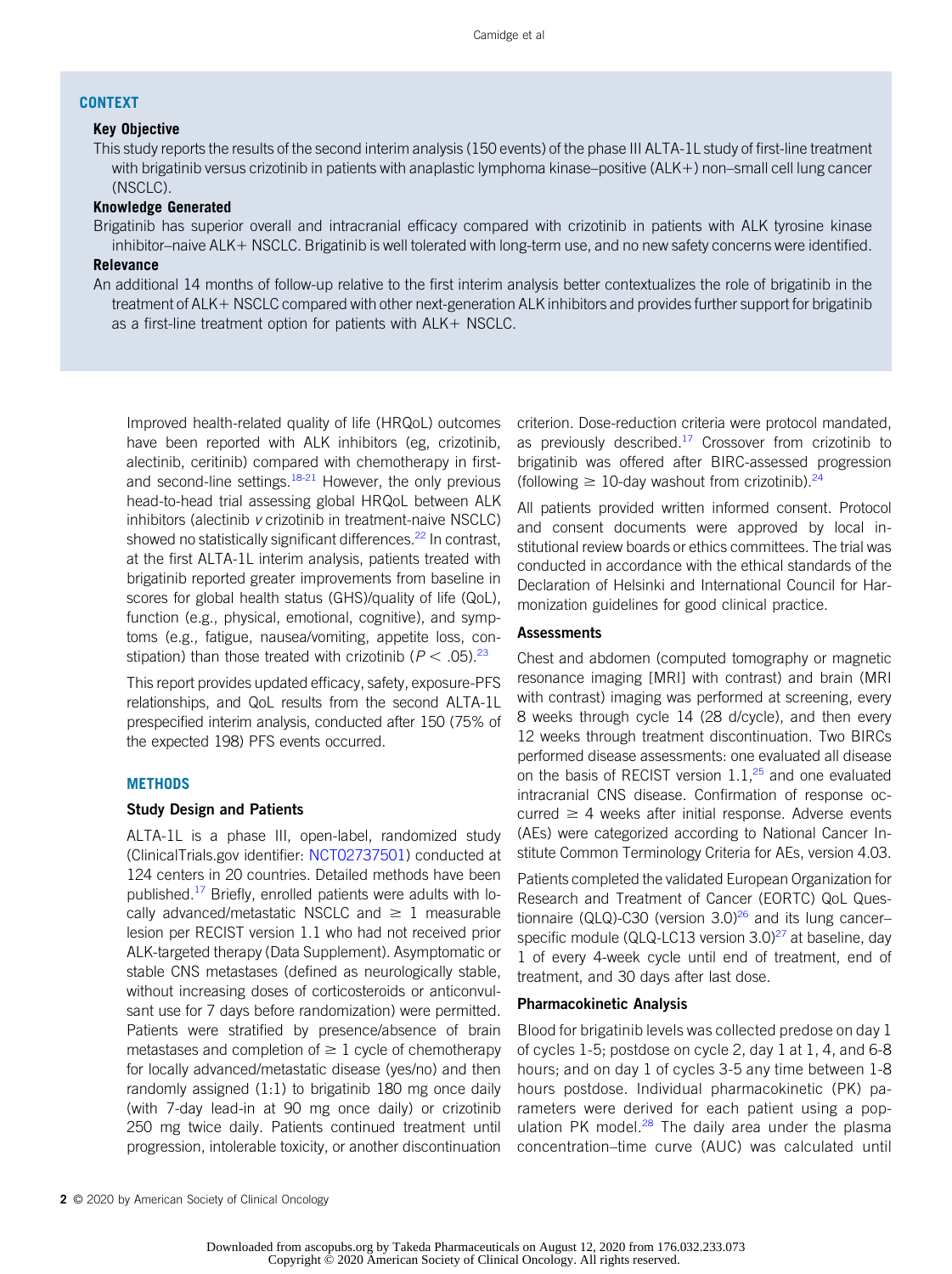PFS event or censoring. The exposure-PFS relationship was evaluated by a time-dependent Cox proportional hazard model relating brigatinib exposure (AUC) to PFS:  $\lambda(t) = \lambda_0$  (t)  $e^{\beta_1 \times AUCDt + \beta^T X_i}$ , where  $\lambda_0(t)$  is the baseline hazard function at time  $t$ ,  $AUCD_t$  is the daily AUC up to time t, and  $X_i$  is a vector of predictor variables.

# **Outcomes**

The primary end point was BIRC-assessed PFS. Secondary end points included BIRC-assessed confirmed objective response rate (ORR), confirmed intracranial ORR, intracranial PFS, overall survival (OS), duration of response, safety, and change from baseline in GHS/QoL (per EORTC QLQ-C30). Exploratory end points included BIRC-assessed PFS and confirmed ORR on brigatinib in patients who crossed over after BIRC-confirmed disease progression on crizotinib, and relationship between PFS and AUC. Investigator assessments of PFS were also analyzed.

# Statistical Analysis

Sample size calculations assuming median PFS of 10 months for crizotinib<sup>[29](#page-11-20)</sup> estimated 198 events (progression or death) among approximately 270 randomly assigned patients would achieve approximately 90% power to detect a 6-month improvement in PFS (HR, 0.625) at final primary end point analysis. An O'Brien-Fleming



<span id="page-2-0"></span>FIG 1. CONSORT diagram for the ALTA-1L trial. Data reported as of the cutoff date for the second interim analysis (June 28, 2019) are shown. Two patients (1 in each treatment arm) never received study treatment but are included in the intention-to-treat analyses. (\*) Thirty-one patients had documented disease progression per RECIST v1.1; 5 had clinical disease progression. (†) Ninety patients had documented disease progression per RECIST v1.1; 4 had clinical disease progression. (‡) Minor differences in patient disposition from that reported in the first interim analysis<sup>17</sup> are due to reclassification of reasons for discontinuation during data cleaning for the second interim analysis. (§) Crossover from crizotinib to brigatinib was permitted after objective progression was assessed by the blinded independent review committee. Patients who discontinued crizotinib for other reasons (eg, progression per investigator assessments) and then initiated brigatinib are not included in the number of crossover patients. CONSORT, Consolidated Standards of Reporting Trials.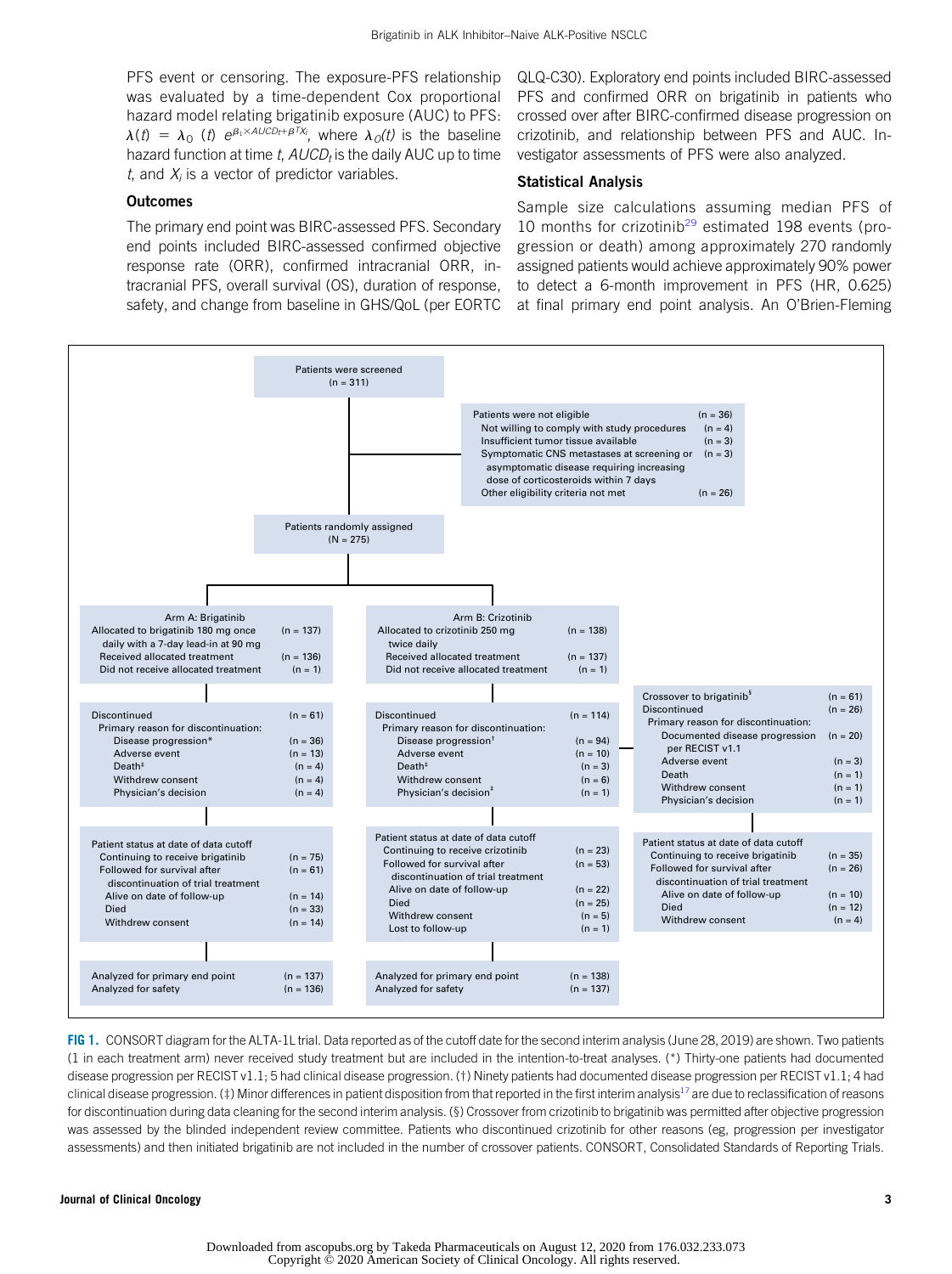

<span id="page-3-0"></span>FIG 2. Efficacy of brigatinib and crizotinib in tyrosine kinase inhibitor (TKI)–naive anaplastic lymphoma kinase (ALK)–positive non–small cell lung cancer. Kaplan-Meier–estimated (A) blinded independent review committee (BIRC)–assessed progression-free survival (PFS), and (B) investigator-assessed PFS for the intention-to-treat (ITT) population. (C) Hazard ratios (HRs) for BIRC-assessed PFS across predefined patient subgroups. (D) Overall survival in the ITT population. (\*) HR was not calculated for patients who were current smokers because of insufficient patient numbers as dictated by the Statistical Analysis Plan (brigatinib,  $n = 3$ ; crizotinib,  $n = 7$ ). (†) HR was not calculated for patients who had ECOG performance status of 2 because of insufficient patient numbers as dictated by the Statistical Analysis Plan (brigatinib,  $n = 7$ ; crizotinib,  $n = 7$ ). (‡) Brain metastases at baseline as assessed by the investigator. (§) Prior chemotherapy in a locally advanced or metastatic setting. ECOG, Eastern Cooperative Oncology Group; NR, not reached.

Lan-DeMets<sup>[30](#page-11-21)</sup>  $\alpha$  spending function was used to control the overall 2-sided  $\alpha$  level at .05. Prespecified interim analyses were planned after 99 and 149 events had occurred. The primary end point (PFS) was planned to be tested at a 2-sided  $\alpha$  level of .0031 for the first and .0183 for the second interim analyses. As the primary end point met the preplanned  $\alpha$  level at first interim analysis, there was no inferential test for it for the second one.

Efficacy was evaluated in the intention-to-treat (ITT) population. The primary end point was compared between arms using a 2-sided stratified log-rank test. Time-to-event efficacy analyses estimated median values and 2-sided 95% CIs using Kaplan-Meier methods. To adjust for potential time-dependent confounding effects of crossover after patients discontinue crizotinib, an additional OS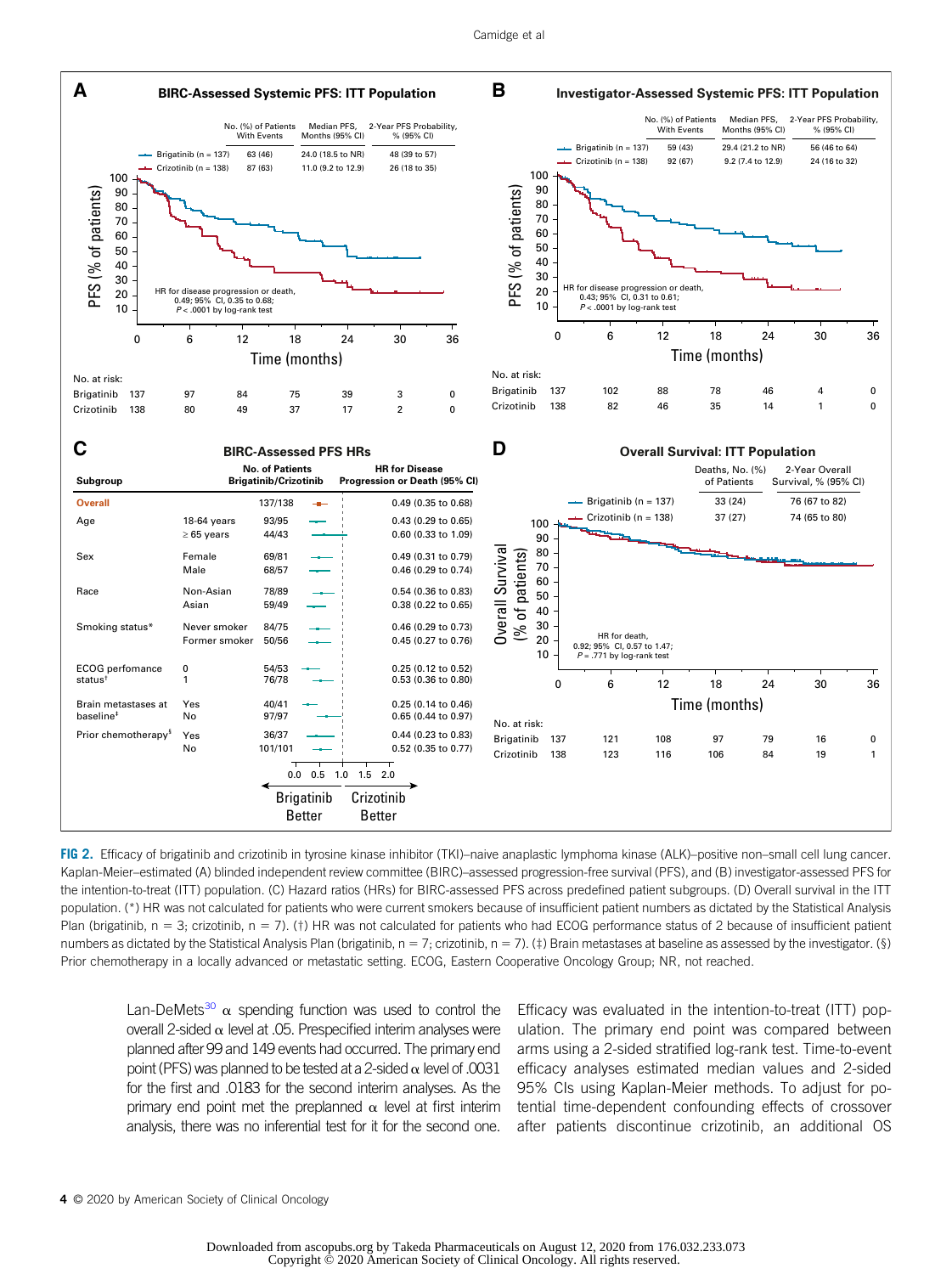sensitivity analysis was conducted using marginal struc-tural models (MSMs).<sup>31,[32](#page-11-23)</sup>

Time to worsening ( $\geq 10$ -point decrease from baseline EORTC QLQ-C30 GHS/QoL score) and duration of improvement (from first  $\geq 10$ -point improvement from baseline score to first  $\geq 10$ -point deterioration from baseline) in all randomly assigned patients with baseline and any postbaseline assessment were compared between groups using a 2-sided stratified log-rank test. HRs and 95% CIs were estimated using a Cox proportional hazard model with baseline brain metastases and prior chemotherapy as covariates.

The safety population included patients who received  $\geq 1$ dose of study drug. Statistical analyses were performed using Base 9.4 SAS/STAT 13.1 software (SAS Institute, Cary, NC). Data are reported as of the June 28, 2019 data cutoff date.

### Data Sharing

The data sets, including the redacted study protocol, redacted statistical analysis plan, and individual participant data supporting the results reported in this article, will be made available within three months from initial request, to researchers who provide a methodologically sound proposal. The data will be provided after de-identification, in compliance with applicable privacy laws, data protection, and requirements for consent and anonymization.

# RESULTS

# **Patients**

Between April 2016 and August 2017, 275 patients were enrolled and randomly assigned to brigatinib ( $n = 137$ ) or crizotinib ( $n = 138$ ). Baseline factors, including age, sex,

<span id="page-4-0"></span>

| <b>TABLE 1.</b> BIRC-Assessed Objective Response (systemic and intracranial) |                   |            |                          |
|------------------------------------------------------------------------------|-------------------|------------|--------------------------|
| <b>Efficacy End Point</b>                                                    | <b>Brigatinib</b> | Crizotinib | OR <sup>a</sup> (95% CI) |

| Intention-to-treat population                                                                          |                |                                    |                                   |  |  |
|--------------------------------------------------------------------------------------------------------|----------------|------------------------------------|-----------------------------------|--|--|
| No. of patients                                                                                        | 137            | 138                                |                                   |  |  |
| Confirmed ORR, No. of patients                                                                         | 101            | 85                                 |                                   |  |  |
| % (95% CI)                                                                                             | 74 (66 to 81)  | 62 (53 to 70)                      | 1.73 (1.04 to 2.88) $P = .0342$   |  |  |
| Complete response, No. (%)                                                                             | 20(15)         | 12(9)                              |                                   |  |  |
| Partial response, No. (%)                                                                              | 81 (59)        | 73 (53)                            |                                   |  |  |
| Median duration of confirmed response, months (95% CI)                                                 |                | NR (19.4 to NR) 13.8 (9.3 to 20.8) |                                   |  |  |
| 2-year probability of maintaining response, % (95% CI)                                                 | 51 (40 to 61)  | 30 (18 to 42)                      |                                   |  |  |
| Patients with measurable <sup>b</sup> brain metastases at baseline (as assessed by BIRC <sup>c</sup> ) |                |                                    |                                   |  |  |
| No. of patients                                                                                        | 18             | 23                                 |                                   |  |  |
| Confirmed intracranial ORR, No. of patients                                                            | 14             | 6                                  |                                   |  |  |
| % (95% CI)                                                                                             | 78 (52 to 94)  | 26 (10 to 48)                      | 11.67 (2.15 to 63.27) $P = .0014$ |  |  |
| Intracranial complete response, No. (%)                                                                | 5(28)          | $\circ$                            |                                   |  |  |
| Intracranial partial response, No. (%)                                                                 | 9(50)          | 6(26)                              |                                   |  |  |
| Median duration of confirmed response, months (95% CI)                                                 | NR (5.7 to NR) | 9.2 (3.9 to 9.2)                   |                                   |  |  |
| 2-year probability of maintaining confirmed response,<br>% (95% CI)                                    | 64 (30 to 85)  | (insufficient No. of patients)     |                                   |  |  |
| Patients with any brain metastases at baseline<br>(as assessed by the BIRC <sup>c</sup> )              |                |                                    |                                   |  |  |
| No. of patients                                                                                        | 47             | 49                                 |                                   |  |  |
| Confirmed intracranial ORR, No. of patients                                                            | 31             | 8                                  |                                   |  |  |
| % (95% CI)                                                                                             | 66 (51 to 79)  | 16 (7 to 30)                       | 11.75 (4.19 to 32.91) $P < .0001$ |  |  |
| Intracranial complete response, No. (%)                                                                | 21 (45)        | 2(4)                               |                                   |  |  |
| Intracranial partial response, No. (%)                                                                 | 10(21)         | 6(12)                              |                                   |  |  |
| Median duration of confirmed response, months (95% CI) 24.0 (16.9 to NR)                               |                | 9.2 (3.9 to NR)                    |                                   |  |  |
| 2-year probability of maintaining confirmed response,<br>% (95% CI)                                    | 55 (32 to 73)  | (insufficient No. of patients)     |                                   |  |  |

Abbreviations: BIRC, blinded independent review committee; NR, not reached; OR, odds ratio; ORR, objective response rate.

<sup>a</sup>ORs (brigatinib v crizotinib) and P values are from a Cochran-Mantel-Haenszel test stratified by presence of prior chemotherapy for locally advanced or metastatic disease.

 $b$ Diameter  $\geq 10$  mm.

c Intracranial reviewers are independent from systemic reviewers.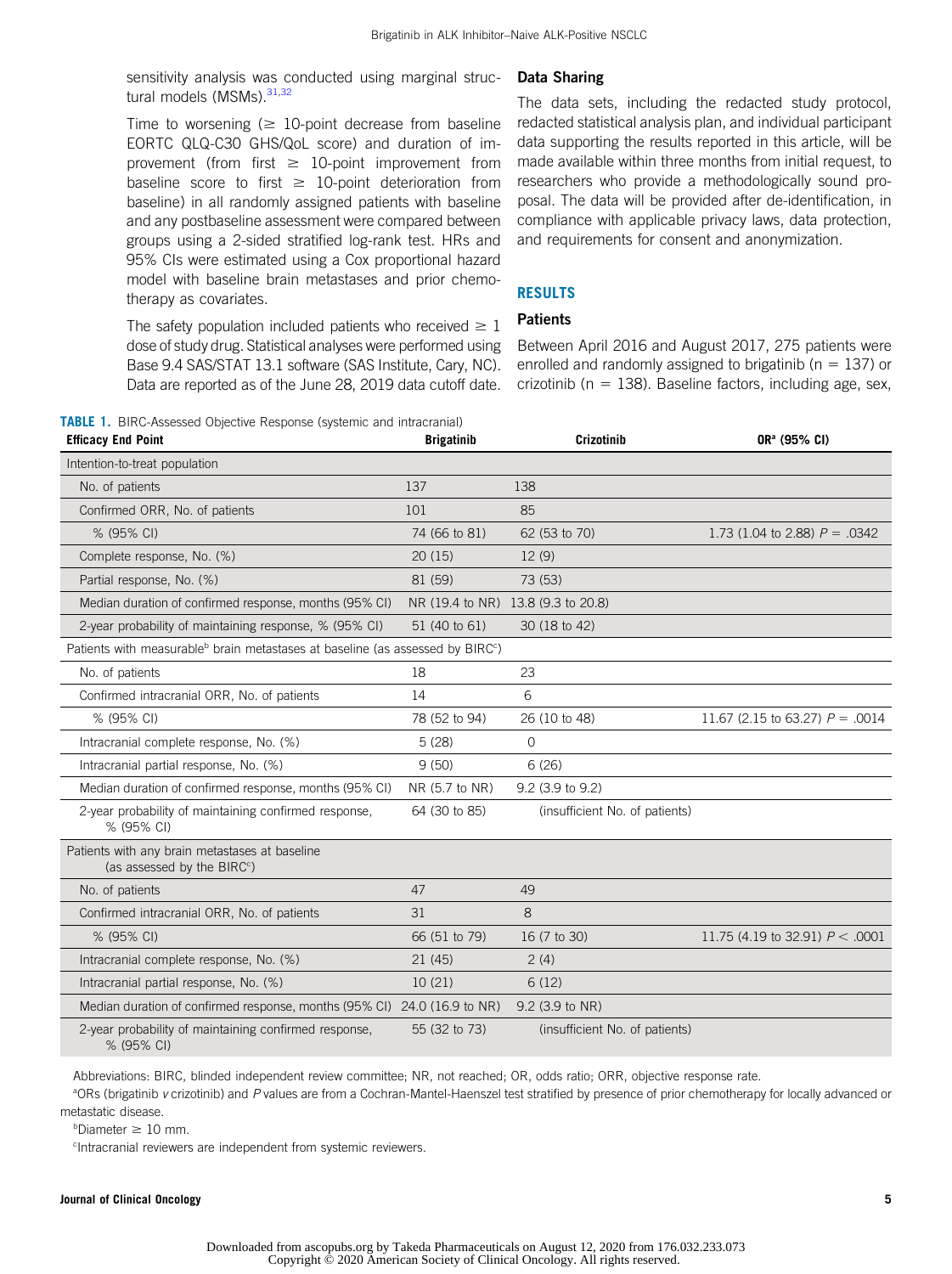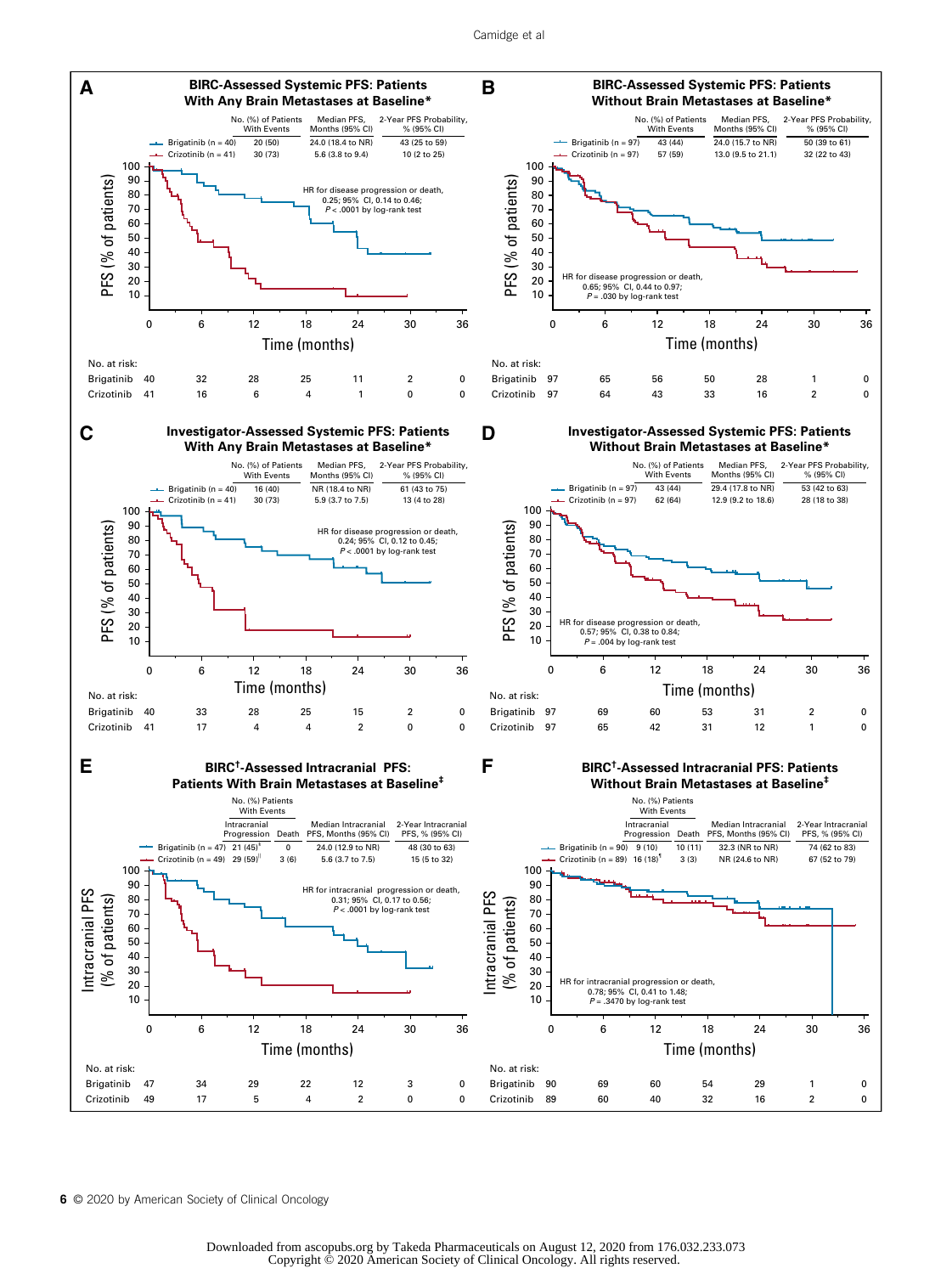ECOG performance status, presence/absence of brain metastases, prior radiotherapy/chemotherapy, and best response to chemotherapy, were balanced between arms. $^{17}$  $^{17}$  $^{17}$  As of June 28, 2019, 75 patients (55%) in the brigatinib arm and 23 (17%) in the crizotinib arm remained on study treatment ( $Fig 1$ ), with median (range) follow-ups of 24.9 (0-34.1) and 15.2 (0.1-36.0) months, respectively. Median (range) duration of treatment was 24.3 (0.1-34.6) months with brigatinib and 8.4 (0.1-36.0) months with crizotinib.

## **Efficacy**

PFS. At data cutoff, 150 PFS events had occurred in the ITT population (brigatinib, 63 of 137 patients [46%]; crizotinib, 87 of 138 patients [63%]). Brigatinib demonstrated superior BIRC-assessed PFS versus crizotinib, with 2-year probability (95% CI) of no progression of 48% (39% to 57%) in the brigatinib arm and 26% (18% to 35%) in the crizotinib arm (HR, 0.49 [95% CI, 0.35 to 0.68]; log-rank  $P < .0001$ ; [Fig 2A\)](#page-3-0). Investigator-assessed PFS demonstrated improvements with brigatinib (2-year PFS probability [95% CI], 56% [46% to 64%]) v crizotinib (24% [16% to 32%]; HR, 0.43 [95% CI, 0.31 to 0.61]; log-rank  $P <$ .0001; [Fig 2B](#page-3-0)). BIRC-assessed PFS improvements were consistent across subgroups [\(Fig 2C](#page-3-0)). Cox regression analysis on the basis of dynamic daily AUC demonstrated no effect of brigatinib exposure on BIRC-assessed PFS (regression coefficient [SE], 0.005 [0.013]; HR, 1.005 [95% CI, 0.98 to 1.031];  $P = .69$ ).

**Response rate and durability of response.** The BIRCassessed confirmed ORR (95% CI) was 74% (66% to 81%) with brigatinib and 62% (53% to 70%) with crizotinib ([Table 1\)](#page-4-0). Median duration of response in confirmed responders (95% CI) was not reached (19.4 months to not reached) with brigatinib and 13.8 (9.3 to 20.8) months with crizotinib.

**Overall survival.** As of the data cutoff date, 70 patients had died (brigatinib, 33 [24%]; crizotinib, 37 [27%]). The OS probability at 2 years (95% CI) was 76% (67% to 82%) with brigatinib and 74% (65% to 80%) with crizotinib (HR, 0.92 [95% CI, 0.57 to 1.47]; log-rank  $P = .771$ ; [Fig 2D\)](#page-3-0).

Efficacy in patients with and without baseline brain metastases. Among 81 patients with baseline brain metastases per medical history (brigatinib,  $n = 40$ ; crizotinib,  $n = 41$ ), BIRC-assessed nonprogression probability at 2 years (95% CI) was 43% (25% to 59%) with brigatinib and 10% (2% to 25%) with crizotinib (HR, 0.25 [95% CI, 0.14 to 0.46]; log-rank  $P < .0001$ ; [Fig 3A\)](#page-6-0). Among patients without baseline brain metastases (brigatinib,  $n = 97$ ; crizotinib,  $n = 97$ ), PFS was less mature by percentage with events but still favored brigatinib (HR, 0.65 [95% CI, 0.44 to 0.97]; log-rank  $P = .030$ ; [Fig 3B](#page-6-0)). Investigator assessments were consistent with BIRC assessments ([Figs 3C and 3D](#page-6-0)).

BIRC assessment identified 96 patients with baseline brain metastases, of whom 41 had measurable (diameter  $\geq 10$ mm) lesions. In patients with measurable brain metastases, confirmed intracranial ORR was 78% (14 of 18 patients; 95% CI, 52% to 94%) with brigatinib and 26% (6 of 23 patients; 95% CI, 10% to 48%) with crizotinib ([Table 1](#page-4-0)). Intracranial PFS rate at 2 years by BIRC assessment in patients with baseline brain metastases was 48% (95% CI, 30% to 63%) with brigatinib and 15% (5% to 32%) with crizotinib [\(Fig 3E](#page-6-0)), and in patients without baseline brain metastases it was 74% (62% to 83%) and 67% (52% to 79%), respectively [\(Fig 3F\)](#page-6-0).

**Crossover treatment.** Among 61 patients in the crizotinib arm who crossed over to brigatinib (44% of total crizotinib arm, 65% of those after BIRC progression), median BIRCassessed PFS was 15.6 (95% CI, 9.4 to not reached) months, with median follow-up of 14.4 (range, 0.2 to 26.5) months. The BIRC-assessed confirmed ORR was 54% (95% CI, 41% to 67%).

OS after adjustment for crossover. In the MSM sensitivity analysis, OS HR after adjusting for treatment crossover effect was 0.70 (95% CI, 0.39 to 1.26) in favor of brigatinib, suggesting the crossover did affect the ability to detect OS improvement in this trial.

# Safety

The most common ( $>$  25% of patients overall) any-grade treatment-emergent AEs (TEAEs) were GI events, increased blood creatine phosphokinase (CPK), cough, and increased aminotransferases ([Table 2\)](#page-7-0). Grade 3-5 TEAEs occurred in 73% versus 61% of patients on brigatinib and crizotinib, respectively. No clinically diagnosed pancreatitis or rhabdomyolysis cases were reported. Symptoms possibly related to increased blood CPK (eg, myalgia, muscle pain) did not differ between treatment arms or appear related to grade of increased CPK ([Table 2](#page-7-0)). Twenty patients had AEs leading to death within 30 days of the last brigatinib (9 [7%]) or crizotinib (11 [8%]) dose; none were deemed related to study treatment. Interstitial lung disease (ILD) or pneumonitis at any time occurred in 5% (7 of 136) and 2% (3 of 137) of patients in the brigatinib and crizotinib

<span id="page-6-0"></span>FIG 3. Efficacy of brigatinib and crizotinib in patients with and without baseline brain metastases: Kaplan-Meier–estimated blinded independent review committee (BIRC)–assessed progression-free survival (PFS) in patients (A) with, and (B) without brain metastases at baseline and investigator-assessed PFS in patients (C) with, and (D) without brain metastases at baseline. Kaplan-Meier estimated intracranial PFS by BIRC in patients (E) with, and (F) without any brain metastases at baseline. HR, hazard ratio; NR, not reached. (\*) Per investigator assessment. (†) Intracranial reviewers were independent from systemic reviewers. Only brain lesions were reviewed. Patients were counted as having an event if there was radiologic progression, radiotherapy to the brain, or death. (‡) Per BIRC assessment. (§) Includes 1 patient with radiotherapy to the brain. (||) Includes 2 patients with radiotherapy to the brain. (¶) Includes 3 patients with radiotherapy to the brain.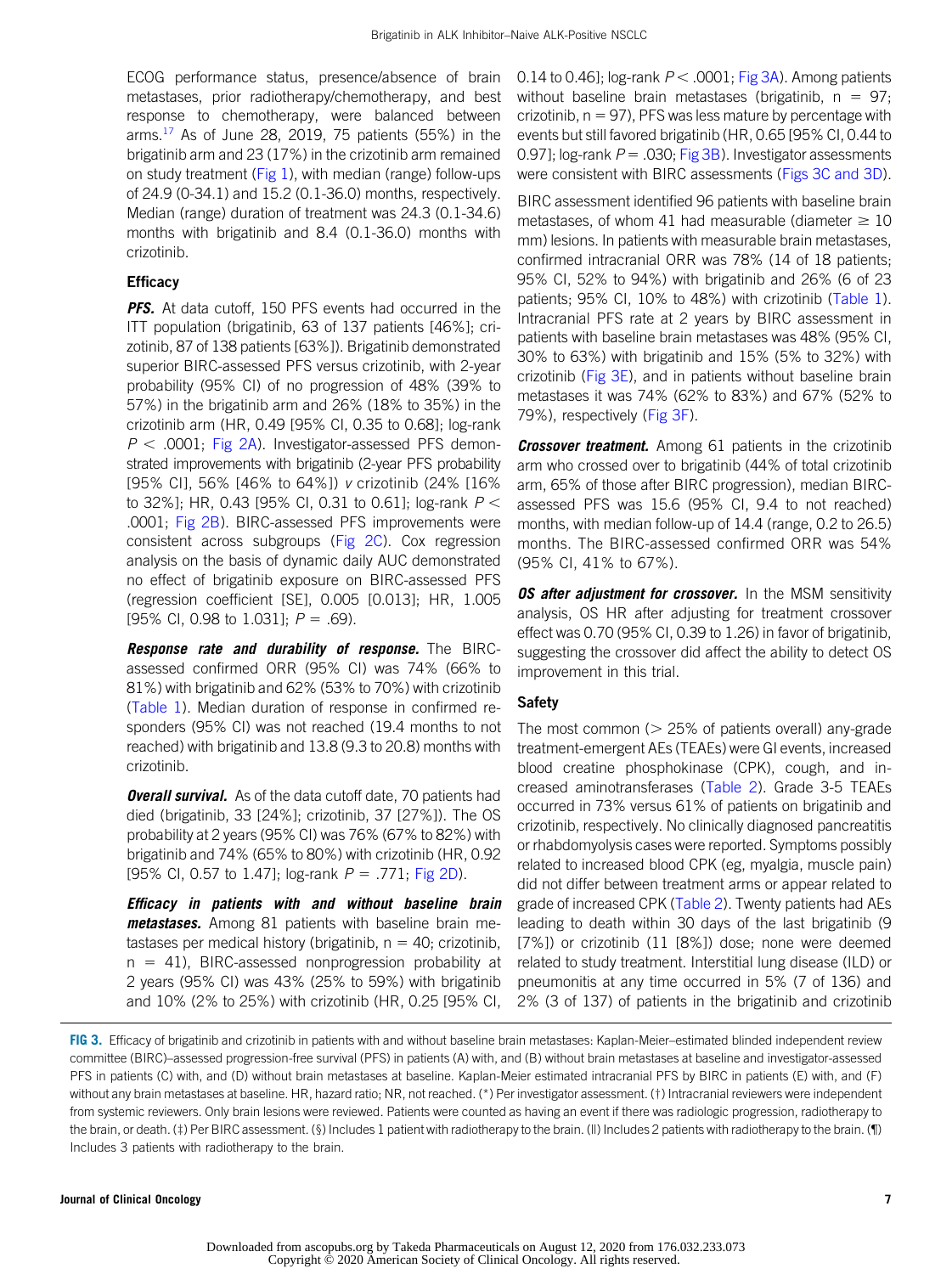# Camidge et al

<span id="page-7-0"></span>TABLE 2. Safety Overview and Treatment-Emergent Adverse Events of Any Grade That Were Reported in  $\geq$  20% of All Patients or That Differed Between Arms by  $\geq 5$  Percentage Points

|                                                                                                                                 | Brigatinib ( $n = 136$ ) |                     | Crizotinib ( $n = 137$ ) |                |
|---------------------------------------------------------------------------------------------------------------------------------|--------------------------|---------------------|--------------------------|----------------|
| <b>Adverse Event</b>                                                                                                            | Any Grade                | Grade $\geq 3$      | <b>Anv Grade</b>         | Grade $\geq 3$ |
| Overview of adverse events                                                                                                      |                          |                     |                          |                |
| Any adverse event                                                                                                               | 135 (99)                 | 99 (73)             | 137 (100)                | 84 (61)        |
| Adverse event leading to treatment discontinuation                                                                              | 17(13)                   |                     | 12(9)                    |                |
| Adverse event leading to dose reduction                                                                                         | 52 (38)                  |                     | 34 (25)                  |                |
| Adverse events reported in $\geq 20\%$ of all patients or that differed by $\geq 5$ percentage points in frequency between arms |                          |                     |                          |                |
| Diarrhea                                                                                                                        | 71 (52)                  | 3(2)                | 77 (56)                  | 4(3)           |
| Increased blood creatine phosphokinase <sup>a</sup>                                                                             | 63 (46)                  | 33 (24)             | 23 (17)                  | 2(1)           |
| Cough                                                                                                                           | 47 (35)                  | $\mathbf 0$         | 27 (20)                  | $\mathbf 0$    |
| Hypertension                                                                                                                    | 43 (32)                  | 16 (12)             | 11(8)                    | 4(3)           |
| Nausea                                                                                                                          | 41 (30)                  | 3(2)                | 80 (58)                  | 4(3)           |
| Increased AST                                                                                                                   | 35 (26)                  | 5(4)                | 36 (26)                  | 9(7)           |
| Increased lipase <sup>b</sup>                                                                                                   | 31(23)                   | 19 (14)             | 21(15)                   | 9(7)           |
| Increased ALT                                                                                                                   | 29 (21)                  | 5(4)                | 48 (35)                  | 14 (10)        |
| Vomiting                                                                                                                        | 28 (21)                  | 1(1)                | 60 (44)                  | 3(2)           |
| Dyspnea                                                                                                                         | 28 (21)                  | 3(2)                | 28 (20)                  | 6(4)           |
| Fatigue                                                                                                                         | 26 (19)                  | 0                   | 31(23)                   | 1(1)           |
| Constipation                                                                                                                    | 25(18)                   | $\circ$             | 57 (42)                  | $\mathbf 0$    |
| Pruritus                                                                                                                        | 25(18)                   | 1(1)                | 7(5)                     | 1(1)           |
| Increased amylase <sup>b</sup>                                                                                                  | 24 (18)                  | 8(6)                | 12 (9)                   | 2(1)           |
| Rash                                                                                                                            | 20(15)                   | $\circ$             | 4(3)                     | $\circ$        |
| Decreased appetite                                                                                                              | 12 (9)                   | 1(1)                | 26 (19)                  | 4(3)           |
| Dermatitis acneiform                                                                                                            | 12 (9)                   | $\circ$             | 3(2)                     | $\circ$        |
| Dyspepsia                                                                                                                       | 11 (8)                   | $\mathsf{O}\xspace$ | 22 (16)                  | 1(1)           |
| Bradycardia                                                                                                                     | 11(8)                    | 1(1)                | 21(15)                   | 0              |
| Peripheral edema                                                                                                                | 9(7)                     | 1(1)                | 61 (45)                  | 1(1)           |
| Increased blood cholesterol                                                                                                     | 9(7)                     | 0                   | 1(1)                     | 0              |
| Epistaxis                                                                                                                       | 9(7)                     | $\mathbf{O}$        | $\Omega$                 | $\circ$        |
| Upper abdominal pain                                                                                                            | 8(6)                     | 1(1)                | 24 (18)                  | 2(1)           |
| Hypokalemia                                                                                                                     | 8(6)                     | $\mathsf{O}\xspace$ | 1(1)                     | 0              |
| Erythematous rash                                                                                                               | 8(6)                     | 0                   | 1(1)                     | 0              |
| Hypercholesterolemia                                                                                                            | 8(6)                     | $\mathsf{O}\xspace$ | 0                        | 0              |
| Pain in extremity                                                                                                               | 7(5)                     | $\mathbf 0$         | 20 (15)                  | 1(1)           |
| Increased blood creatinine                                                                                                      | 5(4)                     | $\mathsf{O}\xspace$ | 20(15)                   | 1(1)           |
| Dysgeusia                                                                                                                       | 4(3)                     | $\mathbf 0$         | 19 (14)                  | 0              |
| Dysphagia                                                                                                                       | 3(2)                     | 1(1)                | 12 (9)                   | 2(1)           |
| Pleural effusion                                                                                                                | 3(2)                     | 2(1)                | 11 (8)                   | 3(2)           |
| Decreased neutrophil count                                                                                                      | 2(1)                     | $\mathsf{O}\xspace$ | 14 (10)                  | 7(5)           |
| Hypocalcemia                                                                                                                    | 2(1)                     | $\mathsf{O}\xspace$ | 10(7)                    | $\mathbf{O}$   |
| Photopsia                                                                                                                       | 1(1)                     | $\mathsf{O}\xspace$ | 28 (20)                  | 1(1)           |
| Gastroesophageal reflux disease                                                                                                 | 1(1)                     | $\mathsf{O}\xspace$ | 15(11)                   | $\mathbf 0$    |
| Hypoalbuminemia                                                                                                                 | 1(1)                     | $\mathbf 0$         | 10(7)                    | 1(1)           |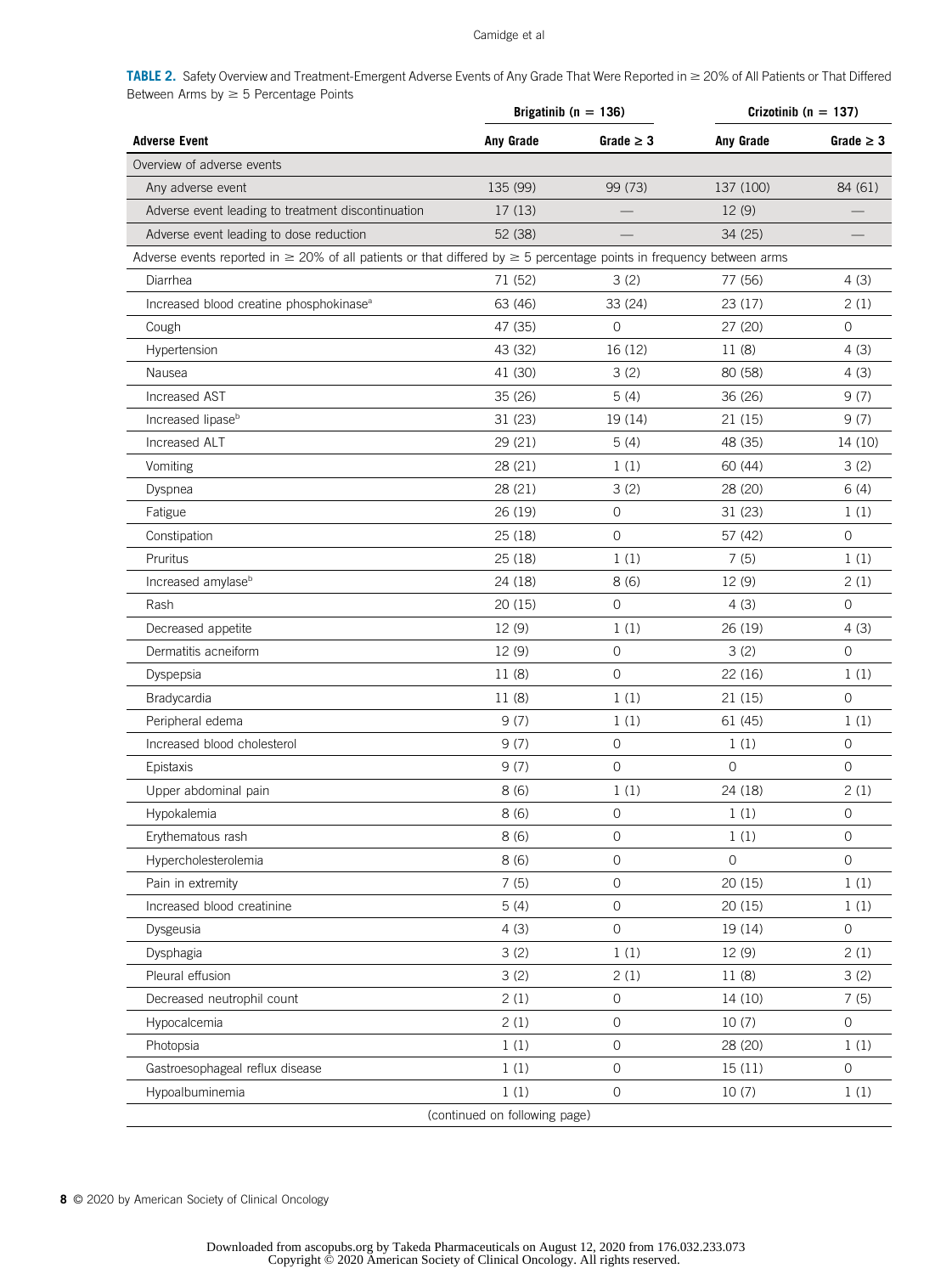**TABLE 2.** Safety Overview and Treatment-Emergent Adverse Events of Any Grade That Were Reported in  $\geq$  20% of All Patients or That Differed Between Arms by  $\geq 5$  Percentage Points (continued)

| <b>Adverse Event</b> |           | Brigatinib ( $n = 136$ ) |           | Crizotinib ( $n = 137$ ) |  |
|----------------------|-----------|--------------------------|-----------|--------------------------|--|
|                      | Any Grade | Grade $\geq$ 3           | Any Grade | Grade $\geq 3$           |  |
| Hypotension          | 1 (1)     |                          | 10(7)     |                          |  |
| Visual impairment    |           |                          | 23(17)    |                          |  |
| Deep vein thrombosis |           |                          | 9(7)      |                          |  |

NOTE. Data are reported as No. of patients (%).

Abbreviations: ALT, alanine aminotransferase; AST, aspartate aminotransferase.

a Myalgia was reported in 13 (10%) and 10 (7%) patients in the brigatinib and crizotinib arms, respectively. Musculoskeletal pain was reported in 13 (10%) and 11 (8%) patients, respectively. No grade 3 or greater myalgia or musculoskeletal pain was reported in either arm.

<sup>b</sup>No clinical cases of pancreatitis were reported in either arm.

arms, respectively; grade 3 or 4 ILD/pneumonitis occurred in 3% (4 of 136) and  $<$  1% (1 of 137) of patients. Anygrade early-onset ILD/pneumonitis occurred in 3% (4 of 136) of patients in the brigatinib arm (onset, days 3 to 8), 2% (1 of 61) of patients crossing from crizotinib to brigatinib and no patients in the crizotinib arm.<sup>[17](#page-11-10)</sup>

Dose escalation of brigatinib 90 mg to 180 mg daily occurred as planned in 94% of patients; however, approximately 40% of those who escalated subsequently had dose reduction because of AEs. Dose reduction due to AEs was mandated by investigator or protocol in 38% and 25% of treated patients in the brigatinib and crizotinib arms, respectively. AEs leading to dose reduction in  $\geq 1$  patient in the brigatinib arm were increased blood CPK (15%), increased lipase (7%), increased amylase (4%), hypertension (2%), increased AST (2%), increased alanine aminotransferase (1%), pneumonitis (1%), and pruritic rash (1%). Thirteen percent of patients treated with brigatinib and 9% treated with crizotinib discontinued due to AEs.

### **HRQoL**

Median time to worsening of GHS/QoL score (95% CI) across all patients was 26.7 (8.3 to not reached) months for brigatinib and 8.3 (5.7 to 13.5) months for crizotinib (HR, 0.70 [95% CI, 0.49 to 1.00]; log-rank  $P = .049$ ; [Fig 4A](#page-9-0)). In the subset of patients without prior chemotherapy, median time to worsening was not reached (13.9 months to not reached) for brigatinib and 8.3 (6.4 to 18.5) months for crizotinib (HR, 0.68 [0.44 to 1.04]; log-rank  $P = 0.0695$ ; [Fig 4B\)](#page-9-0).

Among patients with improved GHS/QoL, the median duration of improvement was not reached for brigatinib versus 12.0 (7.7 to 17.5) months for crizotinib (HR, 0.27 [95% CI, 0.14 to 0.49]; log-rank  $P < .0001$ ; [Fig 4C](#page-9-0)). In patients without prior chemotherapy, median duration of improvement was not reached for brigatinib and 9.9 (7.3 to not reached) months for crizotinib (HR, 0.26 [0.12 to 0.56]; log-rank  $P = .0002$ ; [Fig 4D\)](#page-9-0).

# **DISCUSSION**

Results of this second ALTA-1L interim analysis confirmed that brigatinib has superior overall and intracranial efficacy

compared with crizotinib in patients with ALK TKI–naive ALK-positive NSCLC. With median follow-up of approximately 25 months, brigatinib showed consistent BIRC-assessed PFS superiority. Notable durability was observed for delaying both overall and intracranial progression. PFS favored brigatinib over crizotinib across all subgroups, with BIRC-assessed efficacy most prominent in patients with baseline brain metastases and good ECOG performance status. Median PFS data are still maturing among patients without baseline CNS disease in the brigatinib arm (44% with events), consistent with CNS progression occurring later in such patients.<sup>33</sup> The overall and especially the intracranial confirmed response rates were higher with brigatinib than crizotinib.

The most common causes of dose reduction due to AEs were related to laboratory changes (eg, increased CPK, lipase, amylase). The rate of dose reductions increased from the first interim analysis (29% brigatinib, 21% crizotinib),  $17$ consistent with some events being related to increased treatment duration. Treatment discontinuation due to AEs was rare. Outside of a clinical trial, asymptomatic changes may not prompt dose reduction. The influence of these protocol-mandated dose reductions on efficacy in the brigatinib arm was considered in an exposure-PFS analysis. Dynamic daily exposure metric was considered the appropriate method for this analysis. $34$  Results of this analysis indicated that there was no statistically significant relationship between brigatinib daily exposure and risk of disease progression or death, suggesting that the efficacy benefit of brigatinib is consistent across the range of systemic exposures achieved with the brigatinib regimen used in the study.

Brigatinib was associated with delayed time to worsening and prolonged duration of improvement in GHS/QoL score compared with crizotinib. Further analyses showed that brigatinib delayed worsening and prolonged duration of improvement of other functions and symptoms (manuscript in preparation). These differences in global QoL could reflect differences in efficacy on disease-related symptoms and in treatment-related AEs.

Across first-line ALK inhibitor studies, including ALTA-1L, efficacy estimates have been consistently higher by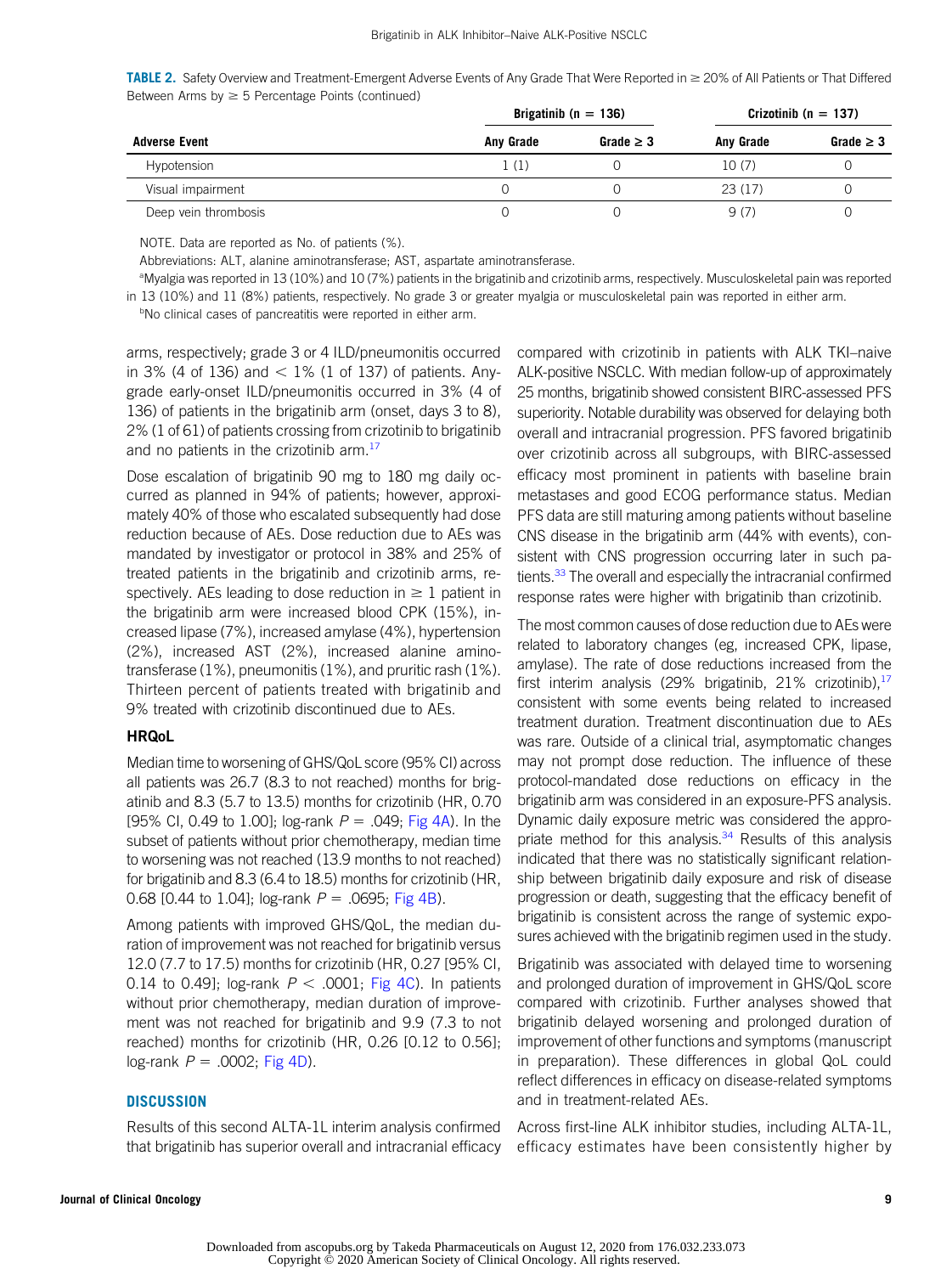

<span id="page-9-0"></span>FIG 4. Effect of brigatinib and crizotinib on global health status/quality of life (GHS/QoL): Time to worsening in GHS/QoL score from the European Organization for Research and Treatment of Cancer (EORTC) QoL Questionnaire-C30 (version 3.0) in (A) all patients, and (B) patients without prior chemotherapy. Duration of improvement in GHS/QoL score from the EORTC QoL Questionnaire-C30 (version 3.0) in (C) all patients, and (D) patients without prior chemotherapy. (\*) A change of  $\geq 10$  points was defined as the minimal clinically meaningful deterioration. Time to worsening was defined as time from the date of random assignment to the earliest date at which the patient's score had  $a \ge 10$ -point deterioration from baseline. (†) A change of  $\ge 10$ points was defined as the minimal clinically meaningful improvement. Duration of improvement was defined as time from the date of first improvement to the date of first deterioration after the improvement. The first improvement was defined as  $a \geq 10$ -point improvement from baseline.

investigator assessments than by independent review committees,  $17,35$  $17,35$  $17,35$  important to consider when comparing data across studies. In ALEX (ClinicalTrials.gov identifier: [NCT02075840](https://clinicaltrials.gov/ct2/show/NCT02075840)), which compared alectinib<sup>[36](#page-11-27)</sup> with crizotinib in the treatment-naive setting, the IRC-assessed PFS HR was 0.50 (median, 25 months), similar to the BIRC results from ALTA-1L. Investigator-assessed PFS (ALEX primary end point), the only form of assessment made past initial data cut, demonstrated a mature HR of 0.43 and 2-year PFS rate of 57%,<sup>[37,](#page-11-28)[38](#page-11-29)</sup> almost the same as in ALTA-1L. The median point estimate by investigators of 34.8 months

(95% CI, 17.7 months to not estimable) exceeded that in ALTA-1L, but with broadly overlapping CIs in the 2 trials. $35,37$  $35,37$  In contrast to the ALTA-1L results, there were no statistically significant differences in patient-centered HRQoL outcomes between alectinib and crizotinib in ALEX.<sup>22</sup> There were differences in clinical trial design and patient characteristics between ALEX and ALTA-1L; for example, prior chemotherapy was permitted in ALTA-1L but not ALEX. The impact, if any, of these differences on HRQoL or efficacy is unknown. As outcomes in the crizotinib control arms were similar in ALTA-1L and ALEX, the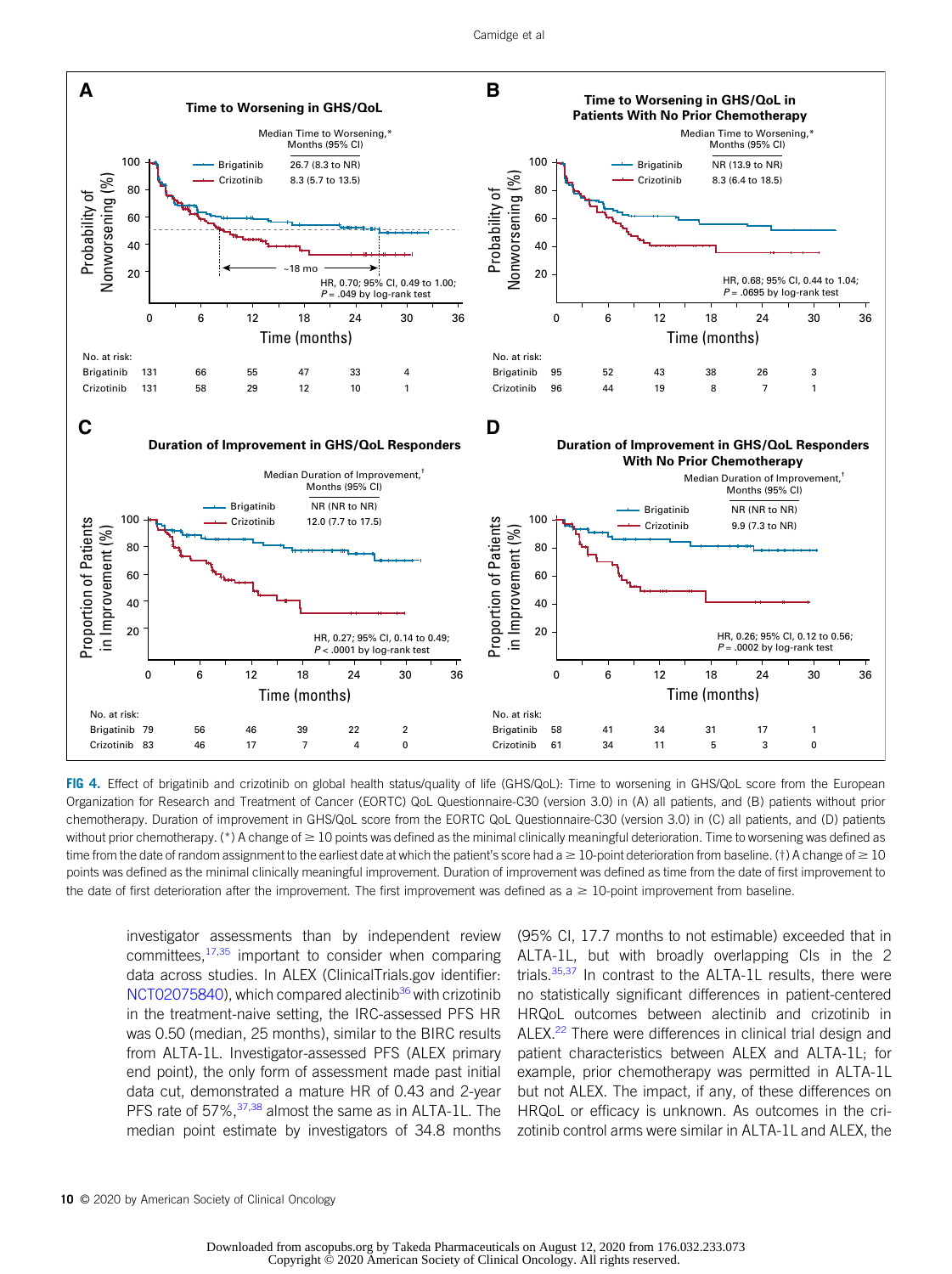impact of these differences on efficacy is likely to be low. In the post hoc analysis of patients without prior chemotherapy, mean time to worsening was not reached for brigatinib and was 8.3 months for crizotinib. The duration of HRQoL also favored brigatinib treatment. Thus, brigatinib appears to have similar efficacy to alectinib in the first-line setting but potentially better HRQoL outcomes versus crizotinib.

The lack of OS benefit to date is likely due to the ALTA-1L protocol allowing patients in the crizotinib arm to switch to brigatinib after BIRC-confirmed progression in contrast to ALEX, which did not include crossover. Notably, the 2-year OS of the brigatinib and crizotinib arms in ALTA-1L (76% and

# **AFFILIATIONS**

- 1 University of Colorado Cancer Center, Aurora, CO
- 2 Division of Medical Oncology, Department of Internal Medicine, Yonsei Cancer Center, Yonsei University College of Medicine, Seoul, South Korea
- <sup>3</sup>Samsung Medical Center, Seoul, South Korea
- 4 National Taiwan University Hospital, Taipei, Taiwan
- 5 National Cancer Center, Goyang, South Korea
- 6 Department of Respiratory and Critical Care Medicine, Krankenhaus Nord–Klinik Floridsdorf, Vienna, Austria
- 7 Chungbuk National University Hospital, Cheongju, South Korea <sup>8</sup>Istituto Scientifico Romagnolo per lo Studio e la Cura dei Tumori (IRST), IRCCS, Meldola, Italy
- <sup>9</sup> Complejo Hospitalario Universitario A Coruna, Coruna, Spain <sup>10</sup>Seoul National University Hospital, Seoul, South Korea
- <sup>11</sup>Pius-Hospital Oldenburg, University of Oldenburg, Oldenburg, Germany
- 12Vall d'Hebron University Hospital, Barcelona, Spain

<sup>13</sup>The Christie NHS Foundation Trust and Division of Cancer Sciences, University of Manchester, Manchester, United Kingdom

<sup>14</sup>Virginia Cancer Specialists and US Oncology Research, The Woodlands, TX

- <sup>15</sup>Yale Cancer Center, New Haven, CT
- 16University Hospital of Parma, Parma, Italy
- 17Millennium Pharmaceuticals, Cambridge, MA
- <sup>18</sup>Royal Marsden Hospital, London, United Kingdom
- <sup>19</sup>The Institute of Cancer Research, London, United Kingdom

# CORRESPONDING AUTHOR

D. Ross Camidge, MD, PhD, University of Colorado Cancer Center, Anschutz Cancer Pavilion, 1665 North Aurora Ct, Mail Stop F-704, Room 5237, Aurora, CO 80045; e-mail: [ross.camidge@cuanschutz.edu.](mailto:ross.camidge@cuanschutz.edu)

### PRIOR PRESENTATION

Presented in part at the 5th Congress of the European Society for Medical Oncology Asia, Singapore, November 22-24, 2019; British Thoracic Oncology Group 2020 (encore), Dublin, Ireland, January 29-31, 2020; and Deutscher Krebs Kongress Congress 2020 (encore), Berlin, Germany, February 19-22, 2020.

### **SUPPORT**

Supported by ARIAD Pharmaceuticals, Cambridge, MA, a wholly owned subsidiary of Takeda Pharmaceutical Company Limited. Professional medical writing assistance was provided by Lauren Gallagher, RPh, PhD,

74%, respectively) resembles that of the alectinib arm in ALEX (73%), with both ALTA-1L arms appearing superior to the 2-year OS of the crizotinib arm in ALEX (65%).<sup>38</sup> These data raise important issues in relation to the acceptability of noncrossover designs in similar populations in the future. The results from the MSM approach in ALTA-1L also showed that there appeared to be a positive trend for OS favoring brigatinib if treatment crossover had not been allowed.

In conclusion, brigatinib represents a single-tablet dose ALK inhibitor with significantly superior efficacy and tolerability and better QoL than crizotinib, making it a promising first-line treatment option for patients with ALKpositive NSCLC.

and Lela Creutz, PhD, of Peloton Advantage, Parsippany, NJ, an OPEN Health company, and funded by Millennium Pharmaceuticals. Supported by National Health Service funding to the Royal Marsden Hospital/ Institute of Cancer Research NIHR Biomedical Research Centre (S.P.).

# CLINICAL TRIAL INFORMATION

[NCT02737501](http://www.clinicaltrials.gov/ct2/show/NCT02737501)

# AUTHORS' DISCLOSURES OF POTENTIAL CONFLICTS OF INTEREST AND DATA AVAILABILITY STATEMENT

Disclosures provided by the authors and data availability statement (if applicable) are available with this article at DOI [https://doi.org/10.1200/](http://ascopubs.org/doi/full/10.1200/JCO.20.00505) [JCO.20.00505.](http://ascopubs.org/doi/full/10.1200/JCO.20.00505)

# AUTHOR CONTRIBUTIONS

Conception and design: Maximilian J. Hochmair, Scott N. Gettinger, Neeraj Gupta, Sanjay Popat

Financial support: Alexander Spira, Quanhong Ni

Administrative support: Ji-Youn Han, Enriqueta Felip

Provision of study material or patients: Myung-Ju Ahn, James C. H. Yang, Ki Hyeong Lee, Maria Rosario García Campelo, Dong-Wan Kim, Frank Griesinger, Enriqueta Felip, Alexander Spira, Marcello Tiseo, Sanjay Popat

Collection and assembly of data: Hye Ryun Kim, Ji-Youn Han, Maximilian J. Hochmair, Ki Hyeong Lee, Angelo Delmonte, Frank Griesinger, Enriqueta Felip, Alexander Spira, Scott N. Gettinger, Marcello Tiseo, Huamao M. Lin, Neeraj Gupta, Pingkuan Zhang, Sanjay Popat

Data analysis and interpretation: D. Ross Camidge, Hye Ryun Kim, Myung-Ju Ahn, James C. H. Yang, Maximilian J. Hochmair, Ki Hyeong Lee, Maria Rosario García Campelo, Dong-Wan Kim, Frank Griesinger, Enriqueta Felip, Raffaele Califano, Alexander Spira, Scott N. Gettinger, Marcello Tiseo, Huamao M. Lin, Neeraj Gupta, Michael J. Hanley, Quanhong Ni, Pingkuan Zhang, Sanjay Popat

Manuscript writing: All authors

Final approval of manuscript: All authors Accountable for all aspects of the work: All authors

### ACKNOWLEDGMENT

We thank the patients, their families, and their caregivers, and the study investigators and their team members at each site for participation in the ALTA-1L trial. We thank Teodor G. Paunescu, PhD (Millennium Pharmaceuticals, Cambridge, MA, a wholly owned subsidiary of Takeda Pharmaceutical Company Limited), for editorial assistance.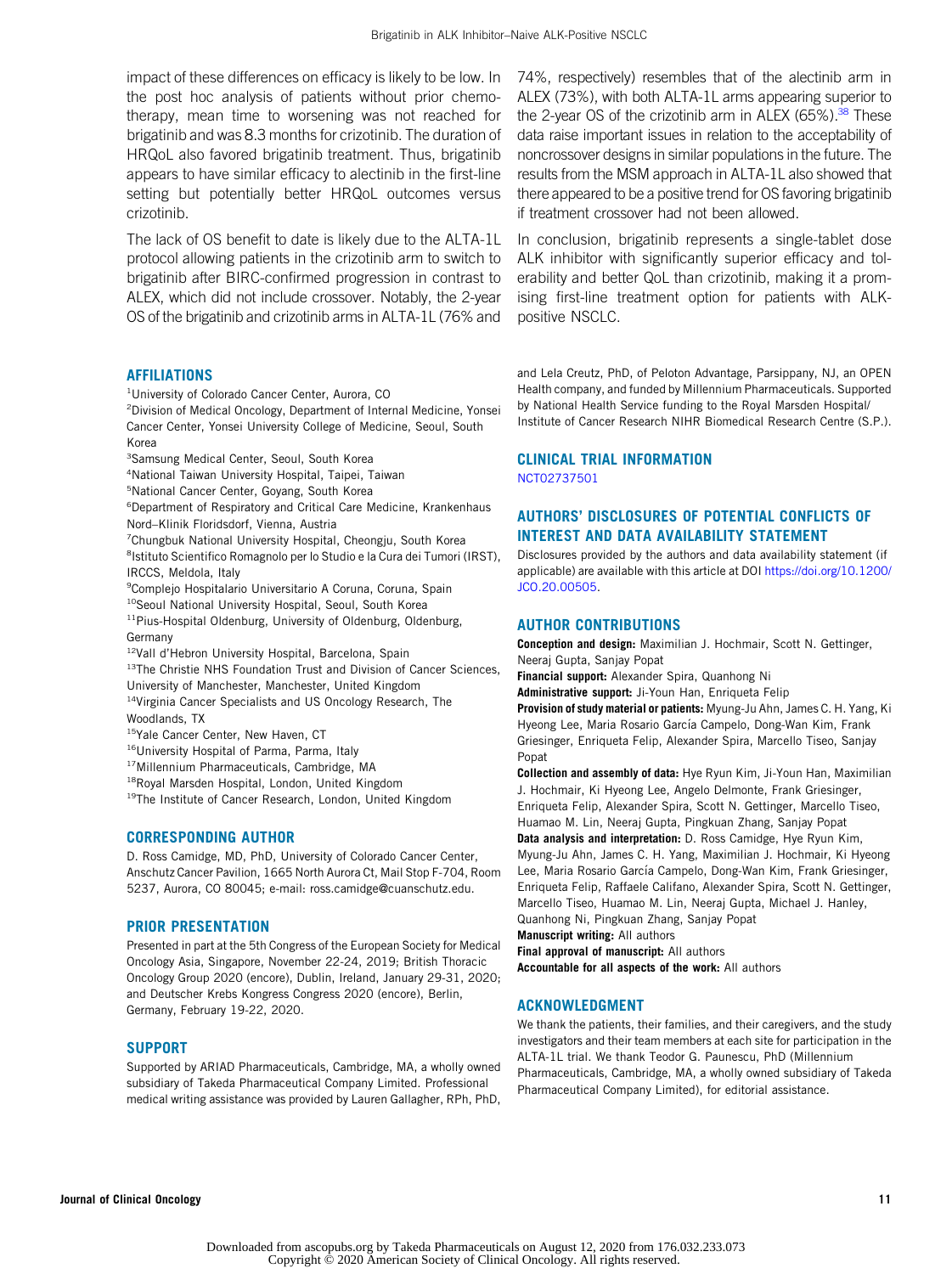#### REFERENCES

- <span id="page-11-0"></span>1. Gainor JF, Varghese AM, Ou SH, et al: ALK rearrangements are mutually exclusive with mutations in EGFR or KRAS: An analysis of 1,683 patients with nonsmall cell lung cancer. Clin Cancer Res 19:4273-4281, 2013
- 2. Wong DW, Leung EL, So KK, et al: The EML4-ALK fusion gene is involved in various histologic types of lung cancers from nonsmokers with wild-type EGFR and KRAS. Cancer 115:1723-1733, 2009
- <span id="page-11-1"></span>3. Koivunen JP, Mermel C, Zejnullahu K, et al: EML4-ALK fusion gene and efficacy of an ALK kinase inhibitor in lung cancer. Clin Cancer Res 14:4275-4283, 2008
- <span id="page-11-2"></span>4. Costa DB, Kobayashi S, Pandya SS, et al: CSF concentration of the anaplastic lymphoma kinase inhibitor crizotinib. J Clin Oncol 29:e443-e445, 2011
- 5. Costa DB, Shaw AT, Ou SHI, et al: Clinical experience with crizotinib in patients with advanced ALK-rearranged non-small-cell lung cancer and brain metastases. J Clin Oncol 33:1881-1888, 2015
- <span id="page-11-3"></span>6. Zhang I, Zaorsky NG, Palmer JD, et al: Targeting brain metastases in ALK-rearranged non-small-cell lung cancer. Lancet Oncol 16:e510-e521, 2015
- <span id="page-11-4"></span>7. McCoach CE, Le AT, Gowan K, et al: Resistance mechanisms to targeted therapies in ROS1(+) and ALK(+) non-small cell lung cancer. Clin Cancer Res 24: 3334-3347, 2018
- 8. Gainor JF, Dardaei L, Yoda S, et al: Molecular mechanisms of resistance to first- and second-generation ALK inhibitors in ALK-rearranged lung cancer. Cancer Discov 6:1118-1133, 2016
- 9. Doebele RC, Pilling AB, Aisner DL, et al: Mechanisms of resistance to crizotinib in patients with ALK gene rearranged non-small cell lung cancer. Clin Cancer Res 18:1472-1482, 2012
- <span id="page-11-5"></span>10. Katayama R, Shaw AT, Khan TM, et al: Mechanisms of acquired crizotinib resistance in ALK-rearranged lung cancers. Sci Transl Med 4:120ra17, 2012
- <span id="page-11-6"></span>11. Katayama R, Khan TM, Benes C, et al: Therapeutic strategies to overcome crizotinib resistance in non-small cell lung cancers harboring the fusion oncogene EML4-ALK. Proc Natl Acad Sci USA 108:7535-7540, 2011
- 12. Huang WS, Liu S, Zou D, et al: Discovery of brigatinib (AP26113), a phosphine oxide-containing, potent, orally active inhibitor of anaplastic lymphoma kinase. J Med Chem 59:4948-4964, 2016
- <span id="page-11-7"></span>13. Gettinger SN, Bazhenova LA, Langer CJ, et al: Activity and safety of brigatinib in ALK-rearranged non-small-cell lung cancer and other malignancies: A singlearm, open-label, phase 1/2 trial. Lancet Oncol 17:1683-1696, 2016
- <span id="page-11-8"></span>14. Huber RM, Hansen KH, Paz-Ares Rodríguez L, et al: Brigatinib in crizotinib-refractory ALK+ NSCLC: 2-year follow-up on systemic and intracranial outcomes in the phase 2 ALTA trial. J Thorac Oncol 15:404-415, 2020
- 15. Camidge DR, Kim DW, Tiseo M, et al: Exploratory analysis of brigatinib activity in patients with anaplastic lymphoma kinase-positive non-small-cell lung cancer and brain metastases in two clinical trials. J Clin Oncol 36:2693-2701, 2018
- <span id="page-11-9"></span>16. Bazhenova LA, Gettinger SN, Langer CJ, et al: Brigatinib (BRG) in anaplastic lymphoma kinase (ALK)-positive non-small cell lung cancer (NSCLC): Long-term efficacy and safety results from a phase 1/2 trial. Ann Oncol 28:479-480, 2017 (suppl 5; abstr 1344P)
- <span id="page-11-10"></span>17. Camidge DR, Kim HR, Ahn MJ, et al: Brigatinib versus crizotinib in ALK-positive non–small-cell lung cancer. N Engl J Med 379:2027-2039, 2018
- <span id="page-11-11"></span>18. Blackhall F, Kim DW, Besse B, et al: Patient-reported outcomes and quality of life in PROFILE 1007: A randomized trial of crizotinib compared with chemotherapy in previously treated patients with ALK-positive advanced non-small-cell lung cancer. J Thorac Oncol 9:1625-1633, 2014
- 19. Mazieres J, Novello S, De Castro J, et al: P1.01-013. Patient-reported outcomes and safety from the phase III ALUR study of alectinib versus chemotherapy in pre-treated ALK + NSCLC. J Thorac Oncol 12:S1897, 2017 (suppl 2; abstr P.1.01-013)
- 20. Shaw AT, Kim DW, Nakagawa K, et al: Crizotinib versus chemotherapy in advanced ALK-positive lung cancer. N Engl J Med 368:2385-2394, 2013
- <span id="page-11-12"></span>21. Tan DS, Soria J, De Castro G Jr, et al: P3.02a-025. PROs with ceritinib versus chemotherapy in patients with previously untreated ALK-rearranged nonsquamous NSCLC (ASCEND-4). J Thorac Oncol 12:S1176-S1177, 2017 (suppl; abstr P3.02a-025)
- <span id="page-11-13"></span>22. Pérol M, Pavlakis N, Levchenko E, et al: Patient-reported outcomes from the randomized phase III ALEX study of alectinib versus crizotinib in patients with ALKpositive non-small-cell lung cancer. Lung Cancer 138:79-87, 2019
- <span id="page-11-14"></span>23. Garcia Campelo R, Lin HM, Perol M, et al: Health-related quality of life (HRQoL) results from ALTA-1L: Phase 3 study of brigatinib vs crizotinib as first-line (1L) ALK therapy in advanced ALK+ non-small cell lung cancer (NSCLC). J Clin Oncol 37 2019 (suppl 15, abstr 9084)
- <span id="page-11-15"></span>24. Camidge DR, Pabani A, Miller RM, et al: Management strategies for early-onset pulmonary events associated with brigatinib. J Thorac Oncol 14:1547-1555, 2019
- <span id="page-11-16"></span>25. Eisenhauer EA, Therasse P, Bogaerts J, et al: New response evaluation criteria in solid tumours: Revised RECIST guideline (version 1.1). Eur J Cancer 45: 228-247, 2009
- <span id="page-11-17"></span>26. Aaronson NK, Ahmedzai S, Bergman B, et al: The European Organization for Research and Treatment of Cancer QLQ-C30: A quality-of-life instrument for use in international clinical trials in oncology. J Natl Cancer Inst 85:365-376, 1993
- <span id="page-11-18"></span>27. Bergman B, Aaronson NK, Ahmedzai S, et al: The EORTC QLQ-LC13: a modular supplement to the EORTC Core Quality of Life Questionnaire (QLQ-C30) for use in lung cancer clinical trials. Eur J Cancer 30A:635-642, 1994
- <span id="page-11-19"></span>28. Gupta N, Wang X, Prohn M, et al: Population pharmacokinetic (PK) analysis of the ALK inhibitor brigatinib: Model-informed posology decisions and global drug development. Clin Pharmacol Drug Dev 7:61-62, 2018 (abstr 076)
- <span id="page-11-20"></span>29. Solomon BJ, Mok T, Kim DW, et al: First-line crizotinib versus chemotherapy in ALK-positive lung cancer. N Engl J Med 371:2167-2177, 2014
- <span id="page-11-21"></span>30. DeMets DL, Lan KK: Interim analysis: The alpha spending function approach. Stat Med 13:1341-1352, 1994; discussion 1353-1356
- <span id="page-11-22"></span>31. Cole SR, Hernan MA: Constructing inverse probability weights for marginal structural models. Am J Epidemiol 168:656-664, 2008 ´
- <span id="page-11-23"></span>32. Fewell Z, Hernan MA, Wolfe F, et al: Controlling for time-dependent confounding using marginal structural models. Stata J 4:402-420, 2004
- <span id="page-11-24"></span>33. Gadgeel S, Peters S, Mok T, et al: Alectinib versus crizotinib in treatment-naive anaplastic lymphoma kinase-positive (ALK+) non-small-cell lung cancer: CNS efficacy results from the ALEX study. Ann Oncol 29:2214-2222, 2018
- <span id="page-11-25"></span>34. Lau YY, Gu W, Ho YY, et al: Application of time-dependent modeling for the exposure-efficacy analysis of ceritinib in untreated ALK-rearranged advanced NSCLC patients. Cancer Chemother Pharmacol 84:501-511, 2019
- <span id="page-11-26"></span>35. Peters S, Camidge DR, Shaw AT, et al: Alectinib versus crizotinib in untreated ALK-positive non-small-cell lung cancer. N Engl J Med 377:829-838, 2017
- <span id="page-11-27"></span>36. Alecensa [package insert]. South San Francisco, CA, Genentech USA, 2018
- <span id="page-11-28"></span>37. Camidge DR, Dziadziuszko R, Peters S, et al: Updated efficacy and safety data and impact of the EML4-ALK fusion variant on the efficacy of alectinib in untreated ALK-positive advanced non-small cell lung cancer in the global phase III ALEX study. J Thorac Oncol 14:1233-1243, 2019 [Erratum: J Thorac Oncol 14:2023, 2019]
- <span id="page-11-29"></span>38. Mok TSK, Shaw AT, Camidge RD, et al: Final PFS, updated OS and safety data from the randomised, phase III ALEX study of alectinib (ALC) versus crizotinib (CRZ) in untreated advanced ALK+ NSCLC. Ann Oncol 30:v607, 2019 (abstr 1484PD)

n-a-a